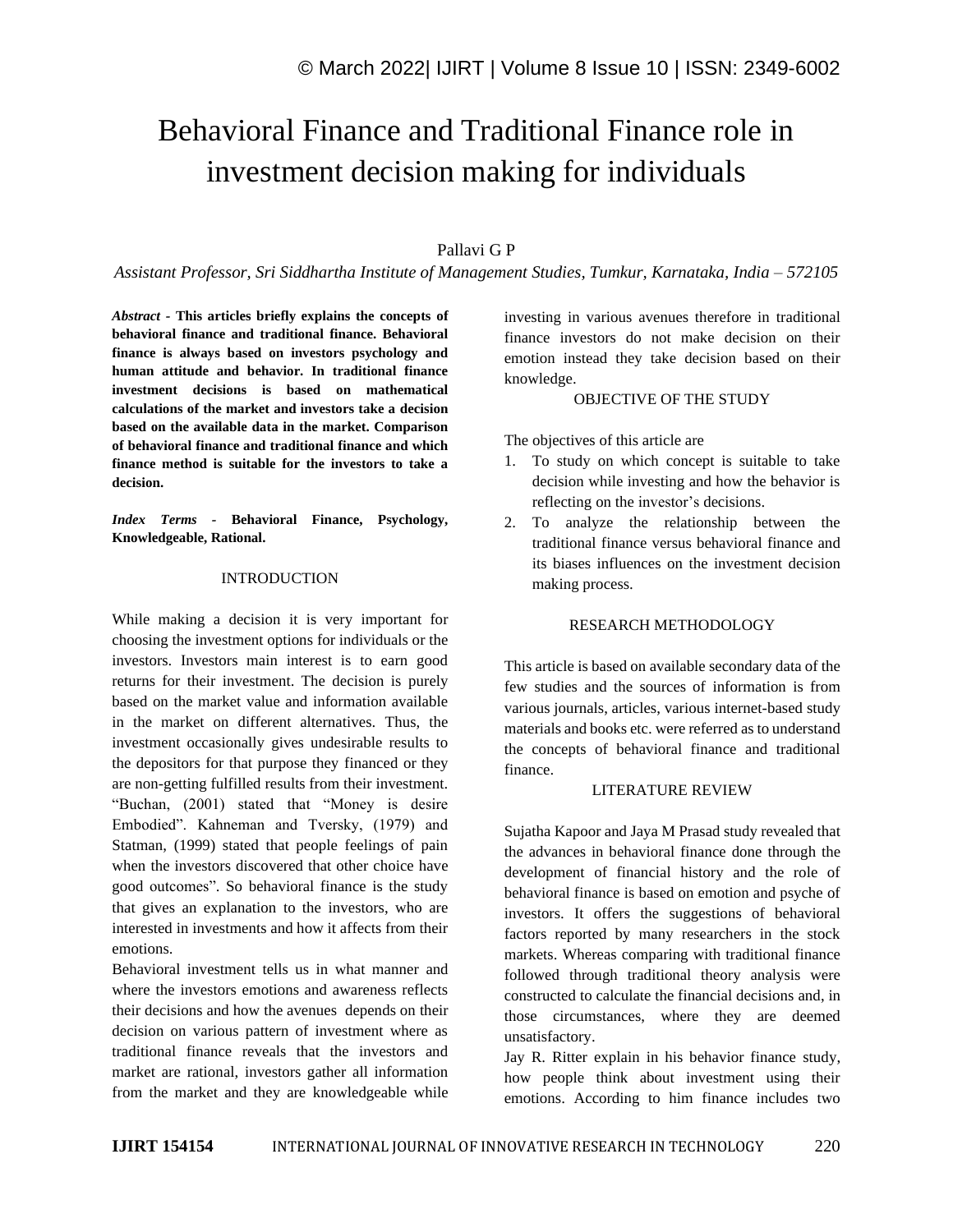building blocks i.e., cognitive psychology and the limits to arbitrage. In cognitive biases people will take decision based on their abilities and in limits to arbitrage when market will be inefficient to make decisions.

Shagun Bakshi explained in his article that financial market information is shifted from traditional finance to behavioral finance. Previous the financial market was clearly focus based on some of the model and it shown that, investors rationality. But now a days it is based on some of the global as well individual factors such as individual perception, behavior and their reflections. He also highlighted how the traditional finance theories are differ to behavioral finance theories and the importance of behavioral finance.

Dr. Vinay Kandapal and Mr. Rajat Mehrotra both are analyzed the behavior of investors on investment pattern and examined the determinants of an investors and considering their financial decisions. They conducted survey in Dehradun, India to know about the savings and investment pattern of investors and give suitable suggestion to the investors and for the study adopted many analytical tools to find out the behavior of investors. Finally, both concluded that behavior of investors means a lot in the investment decisions and investors has to choose particular investment options while making decisions.

Muhammad Zulqarnain Asab, et al., examined individual investment preferences and discussion are the different factors that relates to investment decision and he analyzed about the comparison of behavioral finance and traditional finance and how these factors are influencing on investors financial decisions.

Egidijus Bikas, et al., analyzed in their study of behavioral finance and emergence and developmental trends, the financial markets are influenced by many factors and these factors may takes place for the country's developments. The factors may influence the decision-making process.

In the study of Rupinder Kaur Gill and Rubeena Bajwa, behavioral finance is like and open-minded study and it includes psychology, sociology and finance. In his study, the behavioral finance describes in two categories like micro and macro. In each category investors having different significance based on that they can take the financial decisions.

Nik Maheran and Nik Muhammad conducted study based on investors psychology and its affects to investors decision making process. This article provides a overview of behavioral finance and how the psychological biases are affected the investor behavior and prices.

# BEHAVIORAL FINANCE OVERVIEW

Behavioral finance is a psychological concept, it explains that investors are irrationals, and investors emotions and biases play a role in making investment decisions. In behavioral finance, investors might take their decisions on fear, overconfidence, gut feeling, what others can do, thereby following the gang and past experiences.

In behavioral Finance we use experiments and research to demonstrate something that most of the people would have little problem agreeing with. Humans are always irrational and their decisions are incorrect. So, it also known as Behavioral Economics. In many cases behavioral Finance is classified in to two categories

- 1. Micro Behavioral Finance
- 2. Macro behavioral Finance
- Micro Behavioral Finance: In this branch behavioral Finance deals with the behavior of individual investors and in this concept, we compare irrational to rational investors, this will also know as Homo Economist or rational economic individual.
- Macro behavioral Finance: In this branch behavioral finance deals with limitations of the efficient market hypothesis. Efficient market hypothesis is one of the models in conventional finance that helps us understand the trend of financial markets.

# WHY BEHAVIORAL FINANCE IS IMPORTANT TO STUDY?

The philosophy value of investing is based on the perceptions of behavioral finance. Investing values adopts that in the short run, markets are not effective to take decisions. Peoples fear are not to take rational conclusions. If a person gives consideration to behavioral finance, he may recognize this cause. Behavioral finance supports to the people, who deteriorating into common psychological traps. Instead, it supports the investors to take advantage of the overestimations and under valuations it may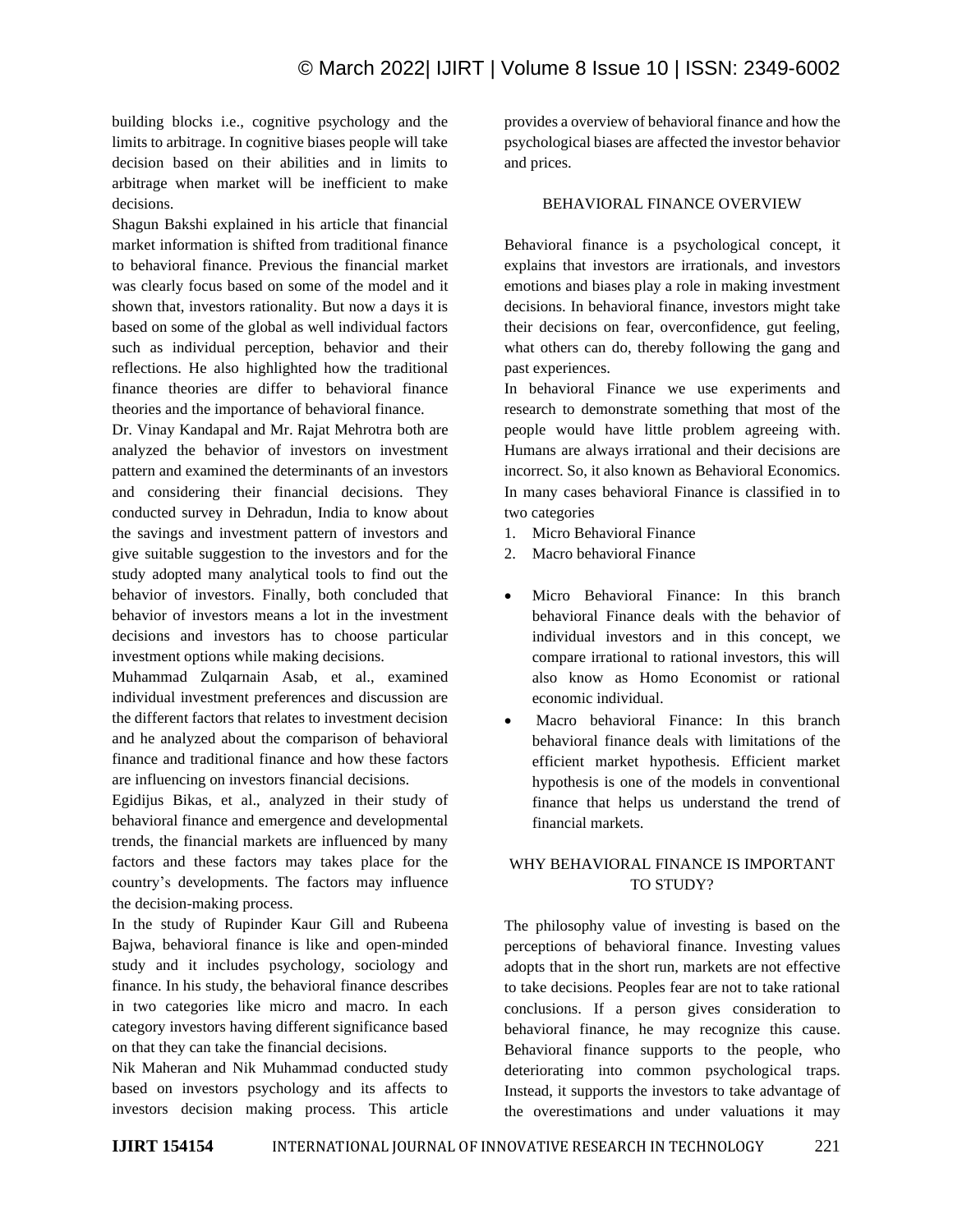happen in the market because a huge amount of investors make decisions emotionally.

At the end behavioral finance is to assist the investors to buy or sell decisions based on existing data and information in the market. This way, they can assume the investors who wait for the market as a whole to identify this error.

## TRADITIONAL FINANCE OVERVIEW

Traditional Finance is one of the pillars in financial thought that the investors believe in. In Traditional Finance the people and market are rational. The investors can get huge data, knowledge and information from the market. So, they will take their own financial decision based on their knowledge not on the emotions.

Traditional finance states that market is efficient and it might represent actual value of financial market. This statement tells that investor have self-control rather than social issues. The traditional finance investment decision is based on mathematical calculations, economic models and market behaviors and various available data. So, in traditional finance investors are thinks practically in terms of the investment risk, returns and problems involved in various avenues etc. This exactly tells that investor take the decision based on the available statistical and empirical data rather than emotions.

# COMPARISON OF TRADITIONAL AND BEHAVIORAL FINANCE

Traditional finance is the finance which is moving from long period so it also called as 'conventional finance' or 'standard finance' or 'modern finance'. In traditional finance investors know the risk and uncertainty for their investment and it is not influenced by personal feeling so it is based on the facts and figures of market values. So, they will not take any risk based on their emotions, always it depends on the availability of data in the market. Simply states that in traditional finance investors are not diverted from their emotions while making financial decisions rather than they will go with facts and figures because they have perfect information's, so they are rational in nature and unbiased.

In behavioral finance, the term behaviorsindicates that person's attitude/psychology/ actions etc. So, it is one

of the psychological studies of individual investors while investing or making financial decisions. Investors draw a real-world experience because they are having their own biases and they are very irrational; their emotions are playing major role while investing in particular investment. In behavioral finance, market is volatile so it leads to fluctuations of share prices and investors are not had self-control and anomalies, so the investors, has to realize that rational financial decisions can be made but shouldn't invest based on their emotions they can go through the market analysis before investing in particular avenues.

# **CONCLUSION**

The study shown the concepts of behavioral finance and traditional finance impression of investors financial decision on investment. In behavioral finance investors need to realize that rational financial decisions are often made, but they shouldn't take any financial decisions based on their emotions. In traditional finance investors get information and based on that they invest in different avenues. This type of behavioral finance and traditional finance decisions on big scale and it can cause disturbance in market anomalies.

### REFERENCES

- [1] https://www.internationalconference.in/XXI\_AI C/TS5C/MsShagunBakshi.pdf accessed on 15th Jan 2022.
- [2] Sujata Kapoor et al, Behavioral Finance: A Review, Information Technology and Quantitative Management (ITQM2017), Procedia Computer Science 122 (2017) 50–54.
- [3] Muhammad Zulqarnain Asab et al, Impact of Behavioral Finance & Traditional Finance on Financial Decision-Making Process, Journal of Economics and Sustainable Development ISSN 2222-1700 (Paper) ISSN 2222-2855 (Online) Vol.5, No.18, 2014.
- [4] Nik Maheran Nik Muhammad, Behavioral Finance Vs Traditional Finance, Advances in Management, 2009, vol. 2, issue 6
- [5] Amlan Jyoti Sharma, Role of Behavioral Finance in the Financial Market, International Journal of Business and Management Invention ISSN (Online): 2319 – 8028, ISSN (Print): 2319 – 801X